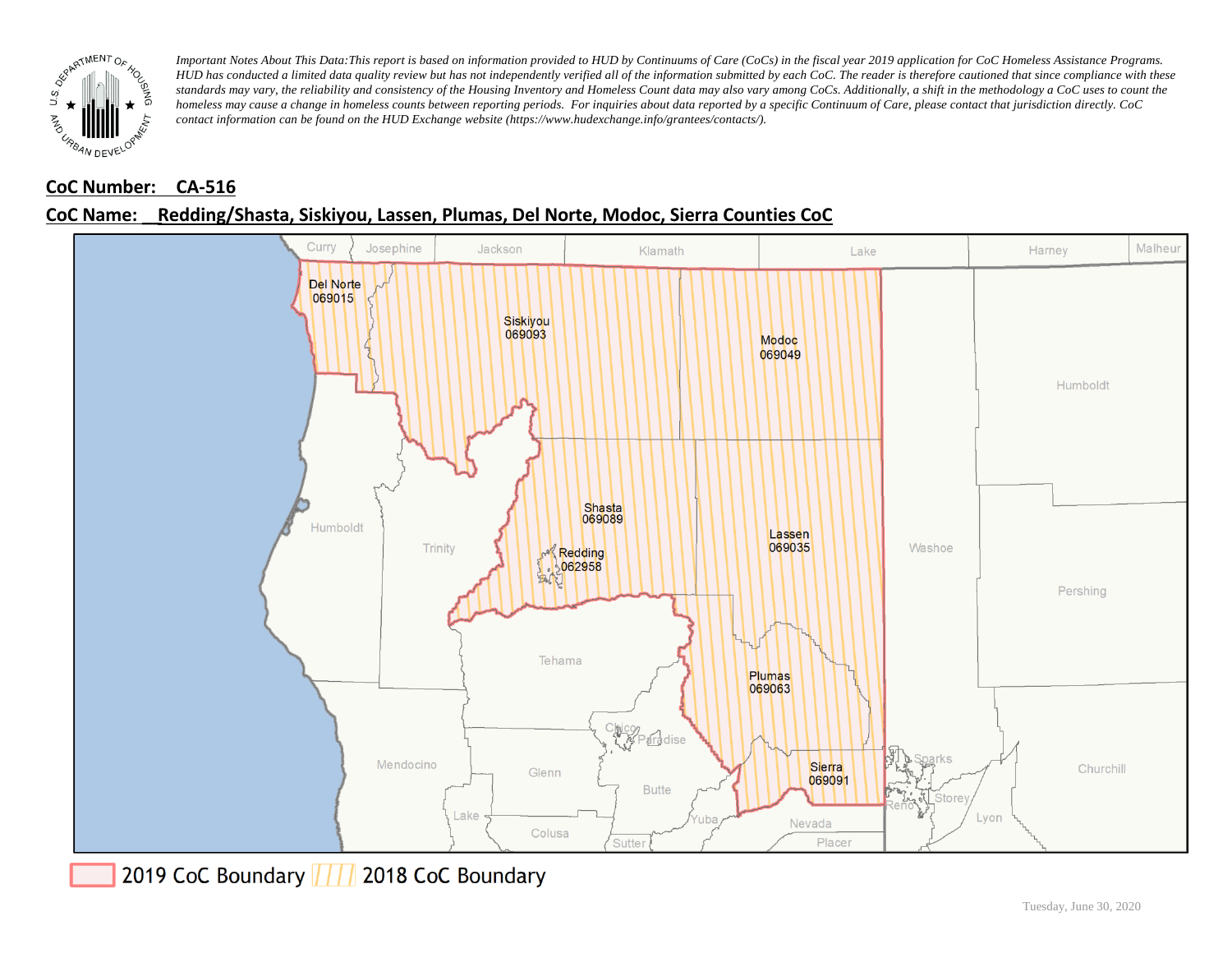

#### **CoC Number: CA-516**

#### **CoC Name: \_\_ Redding/Shasta, Siskiyou, Lassen, Plumas, Del Norte, Modoc, Sierra Counties CoC**

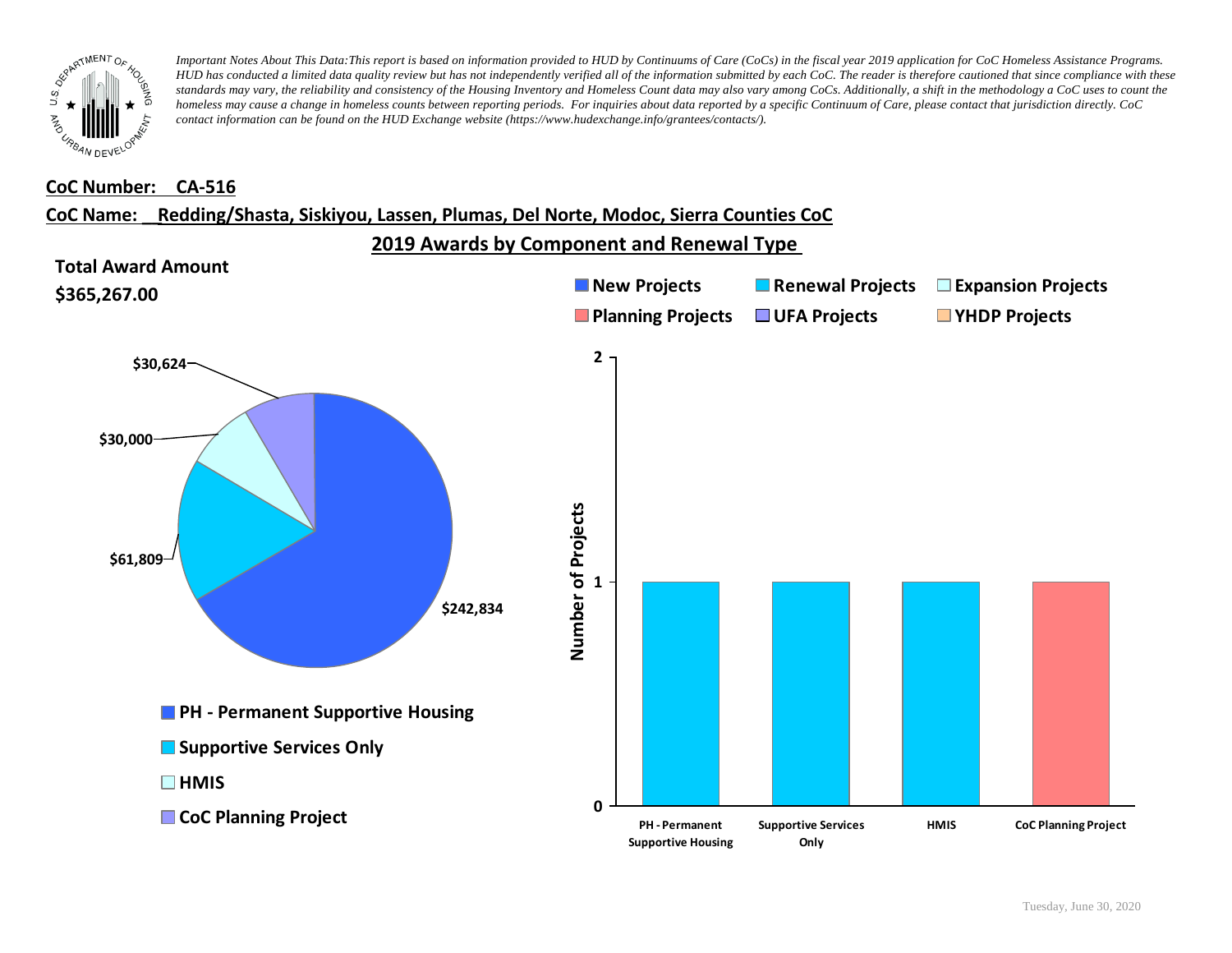

#### **CoC Number: CA-516**

#### **CoC Name: \_\_ Redding/Shasta, Siskiyou, Lassen, Plumas, Del Norte, Modoc, Sierra Counties CoC**



# **2019 Housing Inventory Summarized by Target Population and Bed Type**

<sup>1</sup> Adult & Child Beds refer to beds for households with one adult (age 18 or older) and at least one child (under the age of 18).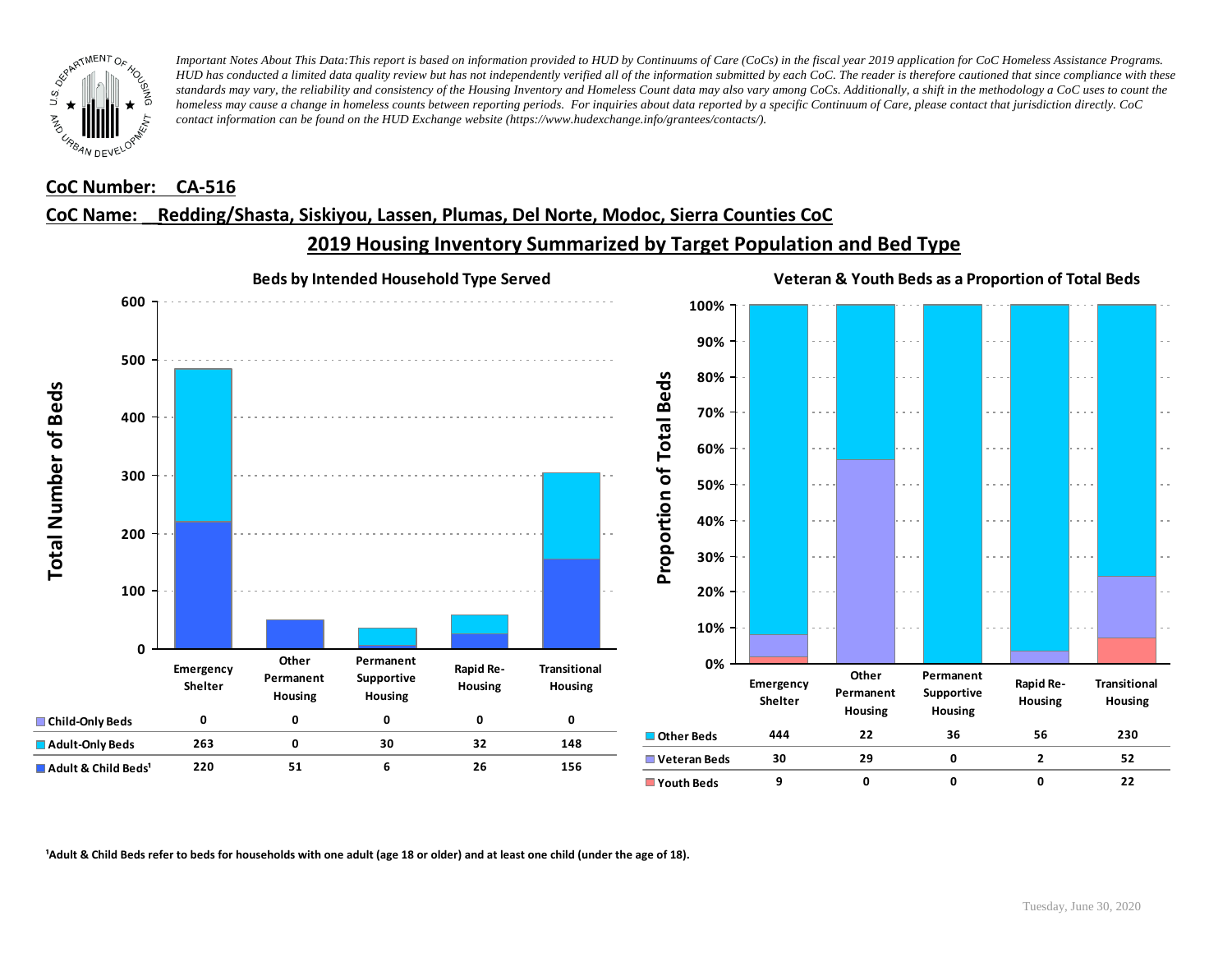

#### **CoC Number: CA-516**

# **CoC Name: \_\_ Redding/Shasta, Siskiyou, Lassen, Plumas, Del Norte, Modoc, Sierra Counties CoC**

**2019 Point in Time Count Summarized by Household Type**



\* Safe Haven programs are included in the Transitional Housing category.

¹This category includes single adults, adult couples with no children, and groups of adults. ²This category includes households with one adult and at least one child under age 18.

³This category includes persons under age 18, including children in one-child households, adolescent parents and their children, adolescent siblings, or other household configurations composed only of children.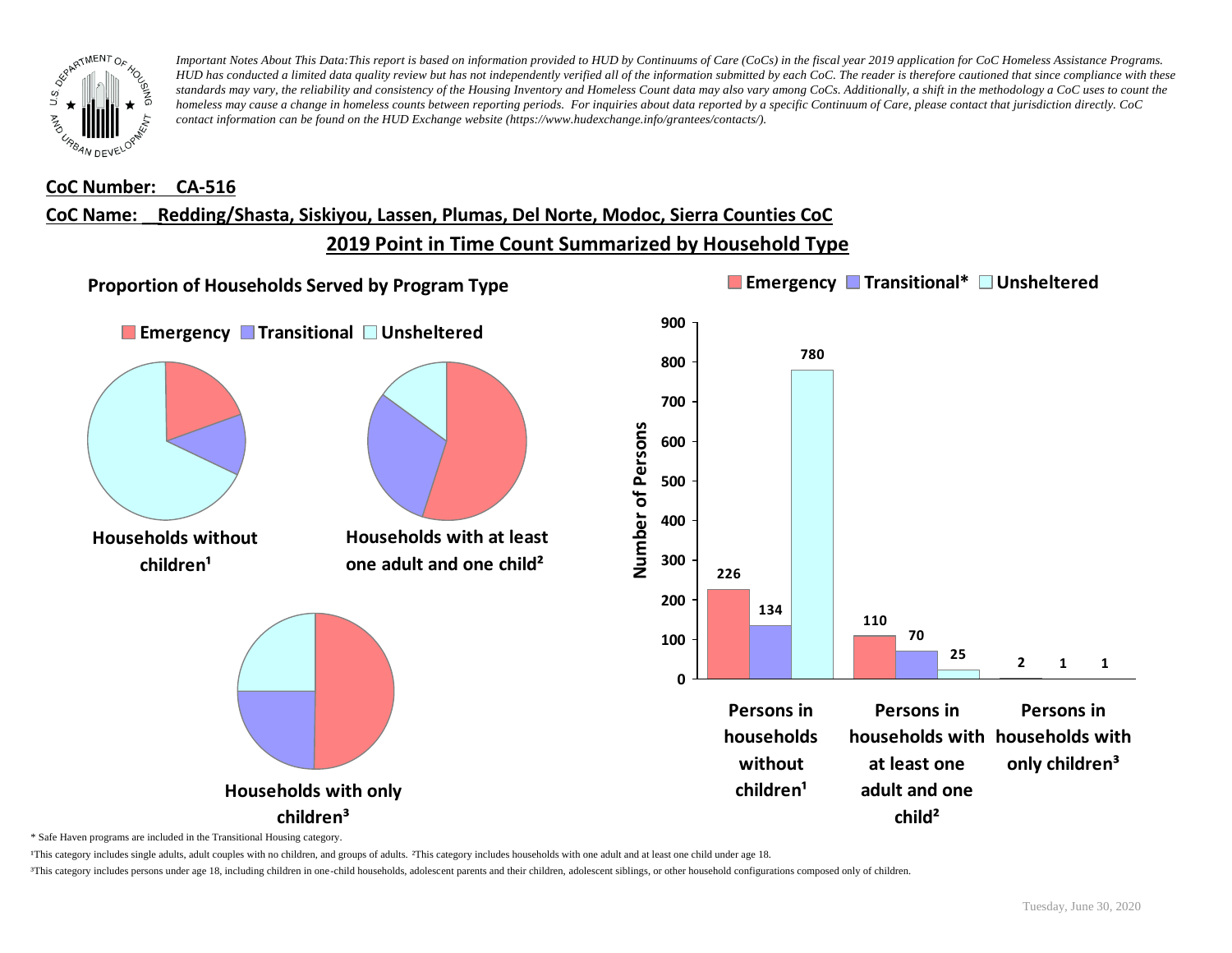

#### **CoC Number: CA-516**

#### **CoC Name: \_\_ Redding/Shasta, Siskiyou, Lassen, Plumas, Del Norte, Modoc, Sierra Counties CoC**



# **2019 Point-In-Time Count Proportion of Persons in each Age Group by Household Type**

\* Safe Haven programs are included in the Transitional Housing category.

¹This category includes single adults, adult couples with no children, and groups of adults. ²This category includes households with one adult and at least one child under age 18.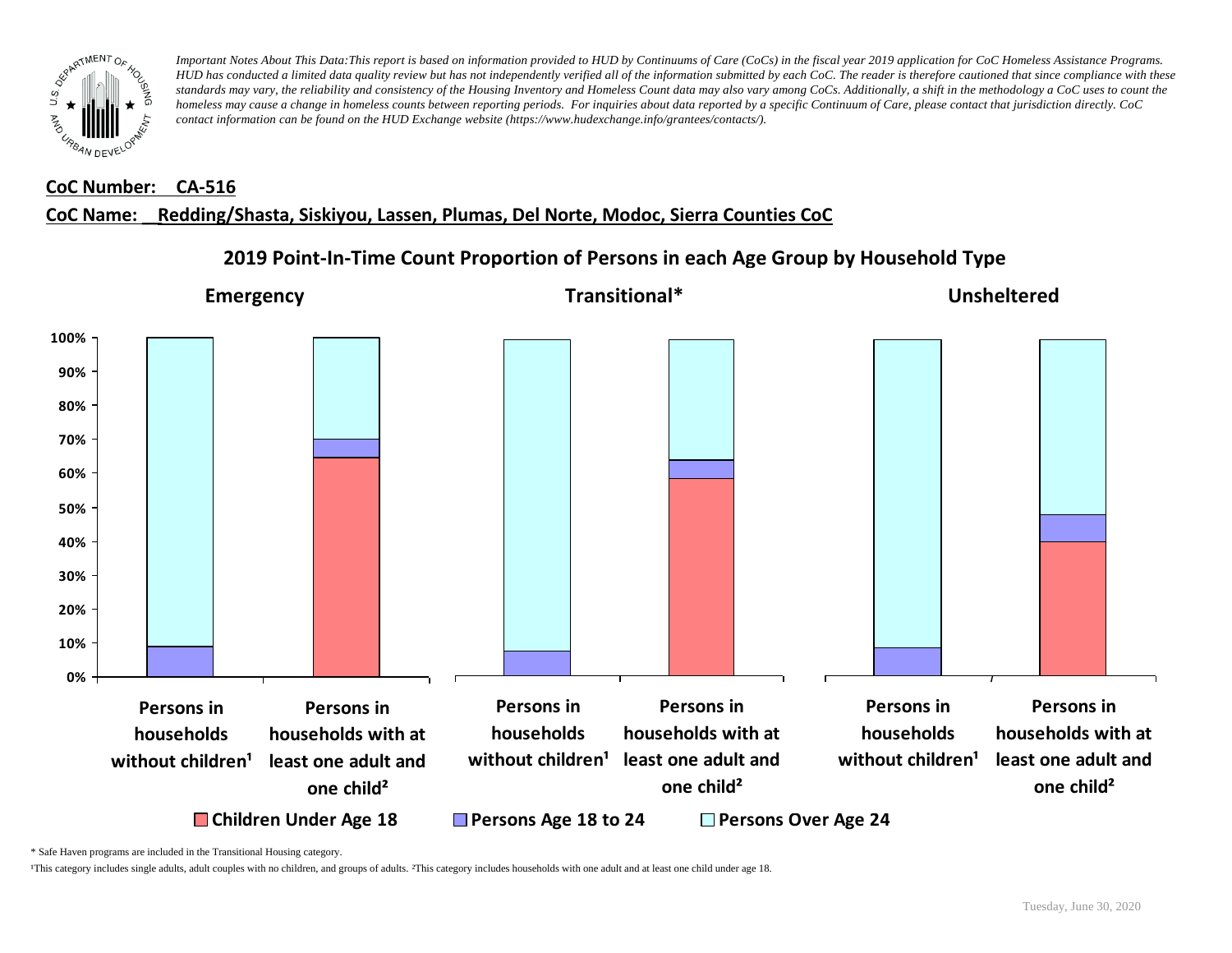

#### **CoC Number: CA-516**

#### **CoC Name: \_\_ Redding/Shasta, Siskiyou, Lassen, Plumas, Del Norte, Modoc, Sierra Counties CoC**

### **2019 Point in Time Count Summarized by Chronically Homeless by Household Type**



\* Safe Haven programs are included in the Transitional Housing category.

¹This category includes single adults, adult couples with no children, and groups of adults. ²This category includes households with one adult and at least one child under age 18.

³This category includes persons under age 18, including children in one -child households, adolescent parents and their children, adolescent siblings, or other household configurations composed only of children.